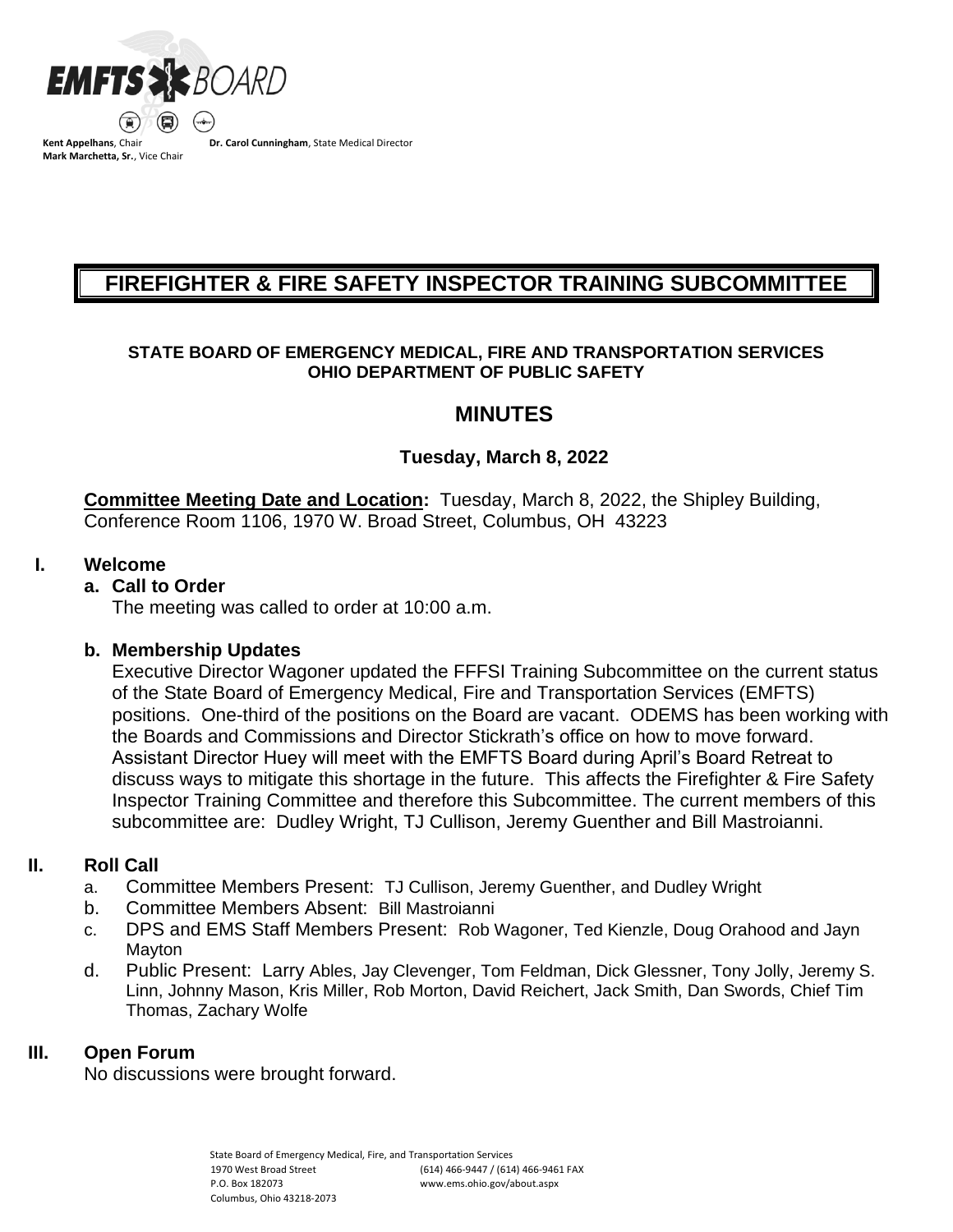**IV. Review and Approval of the Firefighter & Fire Safety Inspector Training Subcommittee Meeting Minutes of January 11, 2022**

The meeting minutes from the Firefighter & Fire Safety Inspector Training Subcommittee Meeting Minutes of January 11, 2022 were approved with no changes.

*MOTION: Motion to approve the Firefighter Fire Safety Inspector Training Subcommittee meeting minutes from January 11, 2022 with no changes.* Mr. Cullison – First. Mr. Guenther – Second. All in favor. None opposed. Motion carried.

# **V. Executive Director Wagoner Report**

Executive Director Wagoner reported on the introduction of the American Rescue Plan Act (ARPA) funding to the public. There will be guidance released on the publicsafety.ohio.gov website regarding the short window of opportunity to respond to this competitive grant process. Executive Director Wagoner has presented information regarding recruitment and retention of firefighters, and especially of volunteer firefighters, to the Fire Chiefs Symposium and to the State Fire Marshal's Office Symposium, resulting in increased attention by the Governor's office and others. In the last eight years there has been a decrease of 28.5% in the number of VFF, while FFI and FFII have increased a little over 3%. In addition, in that same eight-year period there has been a loss of over 5% of total certified personnel that the Division certifies in both EMS and fire.

As you may recall, there was a recommendation from the House State and Local Government Committee that firefighter continuing education be left up to the local level. Later this morning Deputy Director Jennings will be meeting with our ODPS legislative liaison and the vice chair from the House committee. Our division has received support and offers of assistance from fire chiefs and the Marshal's office. In particular, Marshal Reardon deserves a thank you for his support, who speaks on behalf of the fire service and agrees that it would be a move in the wrong direction.

As there were no questions, Executive Director Wagoner concluded his report.

#### **VI. State Fire Marshal Report – Jack Smith**

Mr. Smith presented his report from the State Fire Marshal's Office. The legal team at the Fire Marshal's office is working hard on drafting new fireworks rules to align with the new fireworks legislation which will become legal July 1<sup>st</sup>. The Capital Budget is almost three months behind schedule, but the Fire Marshal Office's requests are continuing to make it through the approval process at this time. Echoing Executive Director Wagoner's statements, the Governor's Office will be announcing the formation of the Ohio Volunteer Fire Service Task Force, to begin the process of looking at ways to remedy the long-term problems with recruitment and retention and other volunteer issues. The Marshal's Office has continued to support this initiative, along with the Division of EMS.

# **VII. Ohio Fire Organizations Reports**

# **Ohio Society of Fire Service Instructors (OSFSI) – Jeremy Linn**

Mr. Linn provided updates on OSFSI's participation in the upcoming National Fire Academy Ohio Weekend. It is now open for registration online. The price is \$175.00, and the date is over the weekend of June 24, 25 and 26, 2022. Now available online is a full list of all of the National Fire Academy's requirements to be on campus. Most importantly is that all participants are required to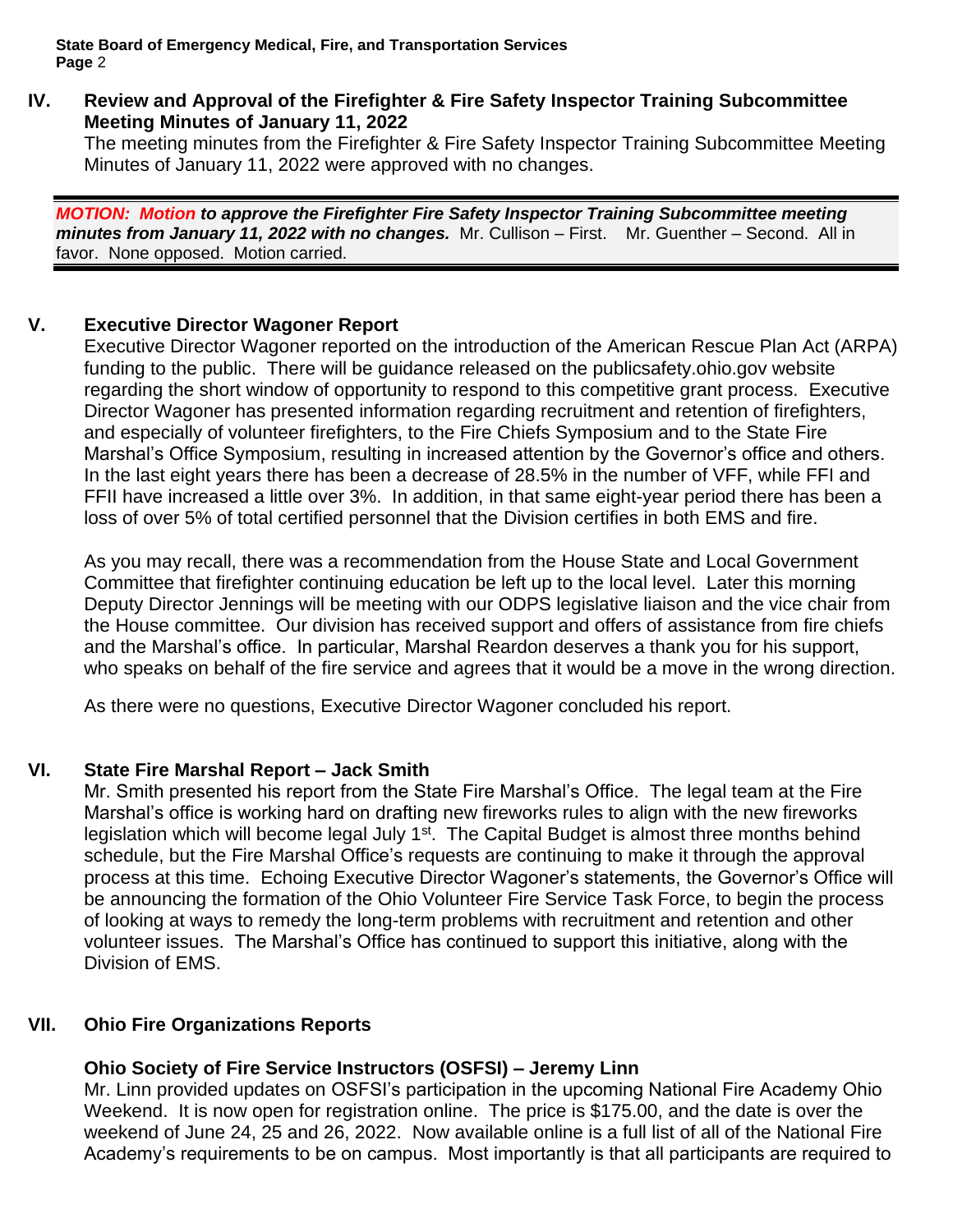be vaccinated. We are excited, and hoping to take 150 firefighters We are excited about having so many great classes, and meeting again after a two-year absence.

# **VIII. DEMS Fire Education Report**

Mr. Kienzle gave the DEMS Fire Education report, stating that there are a lot of things going on for Fire Safety Inspector I and Fire Safety Inspector II, the OAC rules for fire instructor are still progressing, we are doing some reporting for the unaffiliated today, and I will have some good news for the charter that is affiliating for the CSU test, with the ability to sign off on those CEs on the state also. More details on these matters will be discussed under following agenda items.

# **Ohio Hall of Fame Fire Service & Ohio Fire Awards**

Ms. Mayton reported that the awards for the upcoming Ohio Hall of Fame event have been received. They were newly created this year, in a classic crystal flame design. Executive Director Wagoner expressed how much he has appreciated working with the State Fire Marshal's Office this year in totally transforming the event. It will be held at COSI on March 23rd at 2:00 p.m. If you are interested in going, please make reservations. It will be live streamed for all who are interested in seeing it. Mr. Smith mentioned that the Fire Marshal's office has heard from the governor's office that the Governor and Lt. Governor may not be able to attend the event itself, due to the State of the State Address being rescheduled for the same afternoon, but they are hoping on attending the reception afterwards.

# **IX. Old Business**

# **HRO and FSI examination update**

Mr. Kienzle reviewed the FSI Excel Response and Weighted Importance Score (W.I.S.) spreadsheet with the members. These tables show SME ratings of JPRs for Hazard Recognition Officer and Fire Safety Inspector. The SMEs rated each JPR for frequency of use and safety, or potential for threat to life-safety to the provider. Each certification has a Weighted Importance Score table, and the third tab is the total of the two certifications' W.I.S. scores.

Executive Director Wagoner explained the ratings procedure and the meaning of the metrics. When building a test plan to reflect occupational practice, if it is balanced based merely by looking at frequency, things that are potentially harmful or could even lead to death might be missed. The ratings by the SMEs help to balance the focus of the testing itself. By identifying where a test may be out of balance, items might be moved, for example, into a random category.

In figuring the W.I.S. scores, the weight of the Safety Average score is three times (3x) more important than the weight of the Frequency Average. Mr. Kienzle summarized the analysis by stating that when comparing these W.I.S. scores with the existing JPRs or Skills test balance, the importance of the skills in the existing tests don't match up with what the SMEs have defined as being important.

Applying this information, Executive Director Wagoner and Mr. Orahood are able to assess cognitive examinations. The current HRO test, which is an 80-item test (60 closed book and 20 open book items), could be changed to a 70-item exam would reduce the time to 1 hour and 45 minutes - consistent with other exams and easier to proctor. A similar rebalancing can be done with the FSI exam, and for skills testing for Inspector I and Inspector II. Mr. Kienzle stated that the entire effort is pretty daunting, with a great group of SMEs and others who are working hard for the State. Mr. Orahood reminded the members that SMEs' feedback is one of the most accurate evaluation tools used for cognitive and psychomotor test development, and asked that the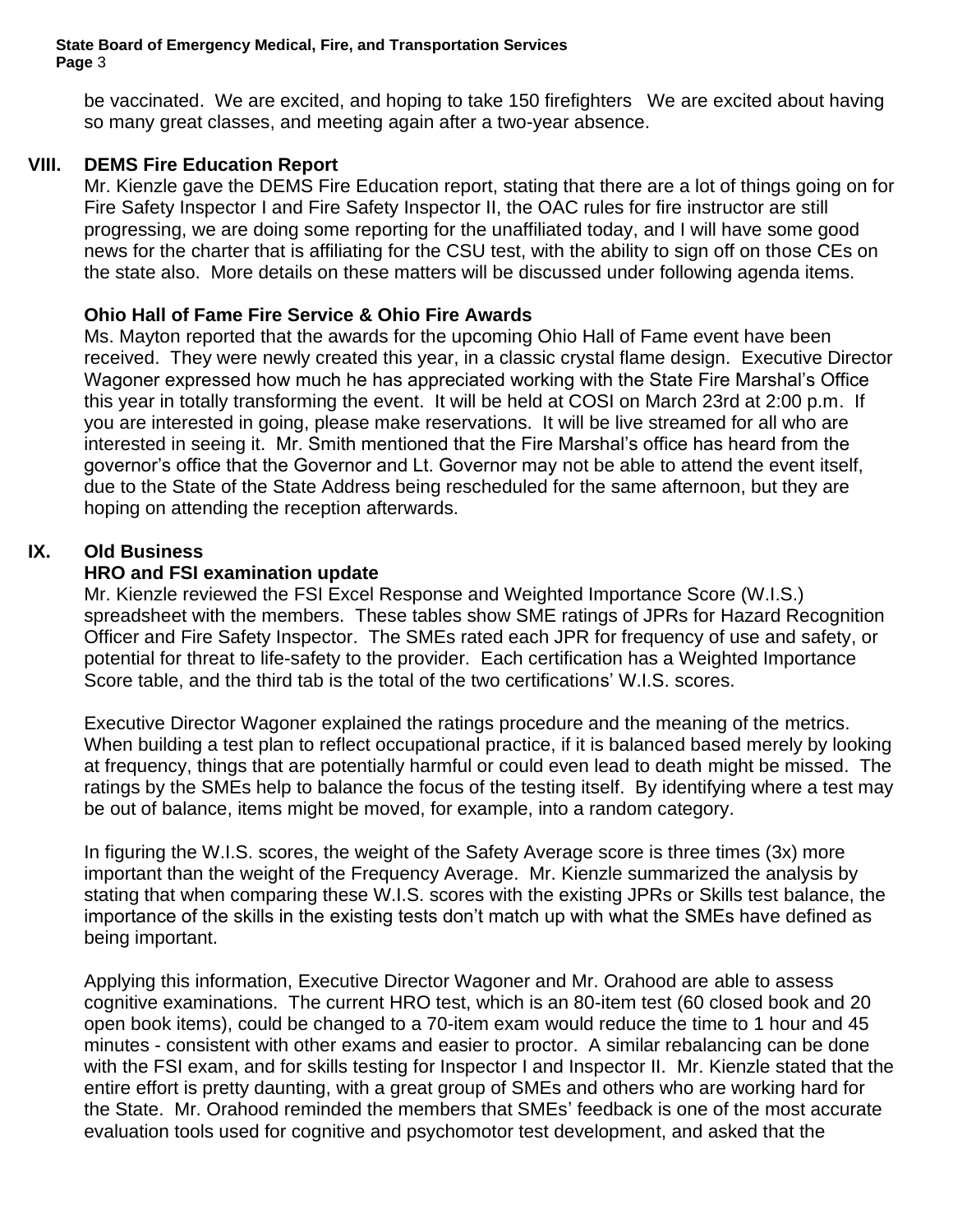members direct interested parties to the ems.ohio.gov website to fill out the application to be a SME.

*Action Item: Send FSI Excel Response and WIS Scores document to all Subcommittee members and Program Directors to review once it is completed. - Assigned to Mr. Kienzle*

### **Volunteer Firefighter**

Mr. Kienzle had nothing to discuss at this time.

### **Unaffiliated Firefighter**

Mr. Kienzle presented a PowerPoint with updated data on the unaffiliated firefighter topic. There are 3,132 unaffiliated firefighters at this point, meaning that 7.28% of the certified FF in the State are unaffiliated at this time. By requesting all program directors in Ohio to list any manufacturing plants where they conduct courses for volunteer firefighting or any other courses, Mr. Kienzle has been able to calculate that the number is actually dwindling. One reason for this is partly because of the ODEMS IT system. Some large companies are in the database, as well as the military. However, there is no way to add an unlisted affiliation when it if learned of through reporting.

Slide 8 is a job description for the Lubrizol Corp. Fire Chief. As was discussed in the last meeting, the importance of the fire chief in connection with unaffiliated firefighters arises if that firefighter is audited. The audit forms require their CEs to be signed off with the signature of a fire chief or a program director, and must include an FDID number. The many large corporations, and some smaller fire departments, being reported do not have an FDID number, so those fire chiefs or program directors are not allowed to sign off on audit forms. If you look at OAC 4765-20-11 (J), it states:

*For the purpose of continuing education approval, fire chief means a certified firefighter who has been designated as the head of a fire department or private firefighting brigade.*

The OAC addresses the definition of a fire chief but does not mention an FDID number. The question becomes, can the requirement for an FDID be removed?

*Action Item: Consider qualifications for a fire chief and whether the requirement for the FDID# can be waived so that a fire chief, even one without an FDID number, can sign off on CE (example in slide #8) - Assigned to all Subcommittee members to be discussed when the entire subcommittee is back.*

Questions for Mr. Kienzle after his presentation:

Q: They are fire brigades, right? Why are they only certifying as Volunteer Firefighters? Wouldn't FF I be better? Mr. Kienzle: They would like to be FF I. The majority of them are VFF that I've come across so far.

Q: If they don't have an FDID, are they required to do any state reporting? Mr. Kienzle: No. The only state reporting that they are on is when they run with a nearby fire department, which puts them on their report.

Q: Are they allowed to have an FDID # as a private organization? Mr. Jack Smith answered: ORC 3747 stipulates the difference between public and private companies.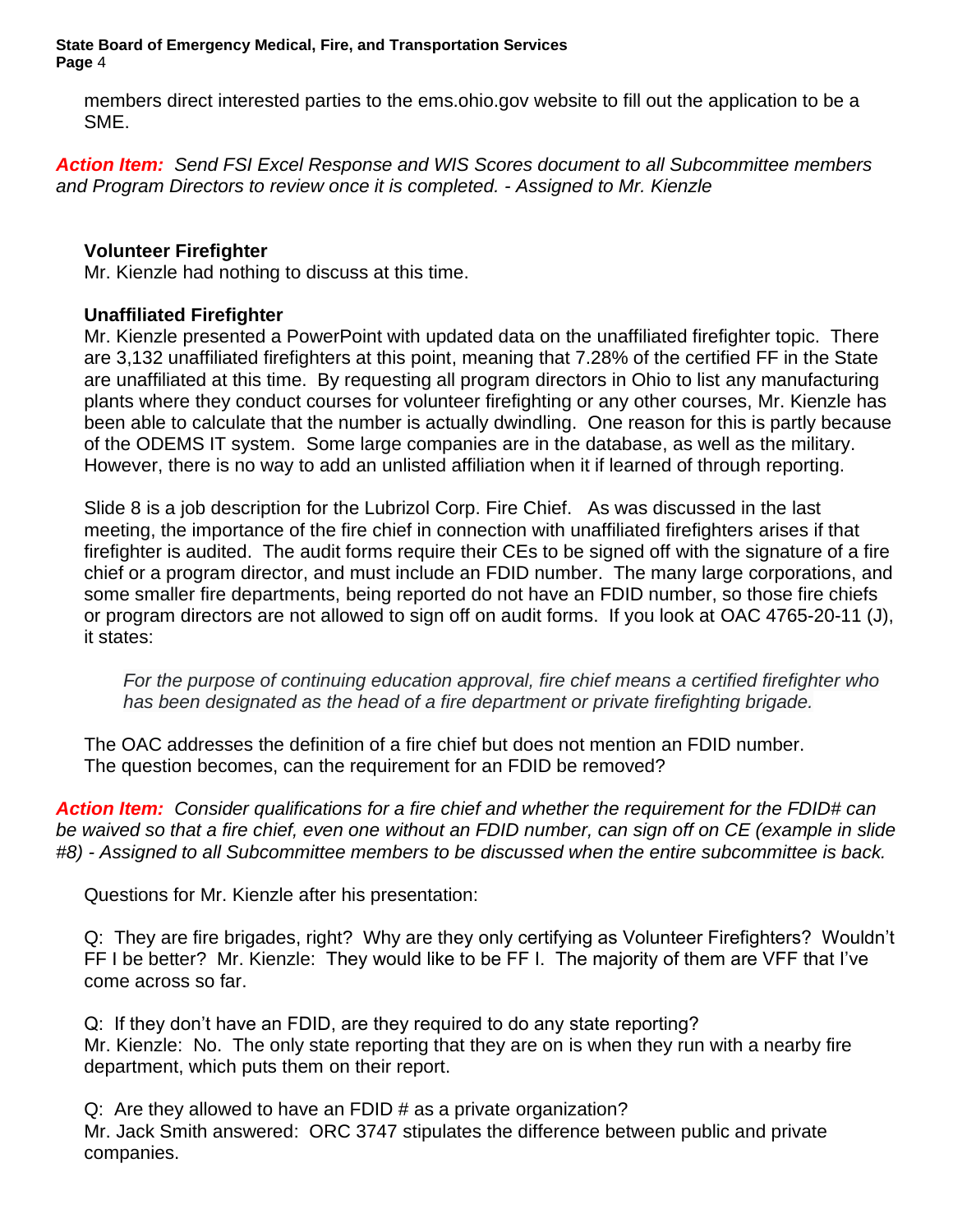It's likely that private entities are still covered.

### **OFA FSI Practical Skill Changes**

Mr. Kienzle had nothing further to discuss on this topic.

### **X. New Business**

### **New practical skill evaluator training PowerPoint completed**

Mr. Kienzle updated the Firefighter Practical Skills Evaluation Training PowerPoint under the Program Director Portal on the [www.ems.ohio.gov](http://www.ems.ohio.gov/) website. He has brought this up to date and added instructor notes, so that this now also serves the purpose of being an instructor trainer aide. Please review it and contact Mr. Kienzle with any questions.

#### **Fire Instructor I & II OAC update**

Mr. Kienzle reported that the curriculum is still being developed. To date, 4765.25 is done as far as the definitions, 24 is almost complete, 22 and 23 are done, and 21, the instructor side of that, is holding us up at the moment; nothing is available for your review because it is not yet to a point to be able to share.

#### **Pro Board** ® **Accreditation renewal**

Mr. Orahood advised the members that the Division of EMS Education section will have a site visit from the Pro Board ® accreditation team at the end of March. This renewal of the State's certification was originally due in 2020 but was rescheduled due to COVID-related delays. ODEMS is just getting reaccredited for Firefighter I and II at this time, and have decided to put off the application for Inspector I and II until Inspector I and II are drafted, at which time those levels will be considered.

#### **XI. Other**

Mr. Kienzle received a letter from Columbiana County Career & Technical Center requesting to inactivate their charter.

#### XII. **Recap of Action Items**

*Action Item: Send FSI Excel Response and WIS Scores document to all Subcommittee members and Program Directors to review once it is completed. - Assigned to Mr. Kienzle*

*Action Item: Consider qualifications for a fire chief and whether the requirement for the FDID number can be waived so that a fire chief, even one without an FDID number, can sign off on CE credits for audit purposes - Assigned to all Subcommittee members to be discussed when the entire subcommittee is back.*

#### XIII. **Adjournment**

The subcommittee meeting was adjourned at 11:01 a.m.

Motion: Mr. Guenther Second: Mr. Cullison

**Next meeting:**

Tuesday, May 10, 2022